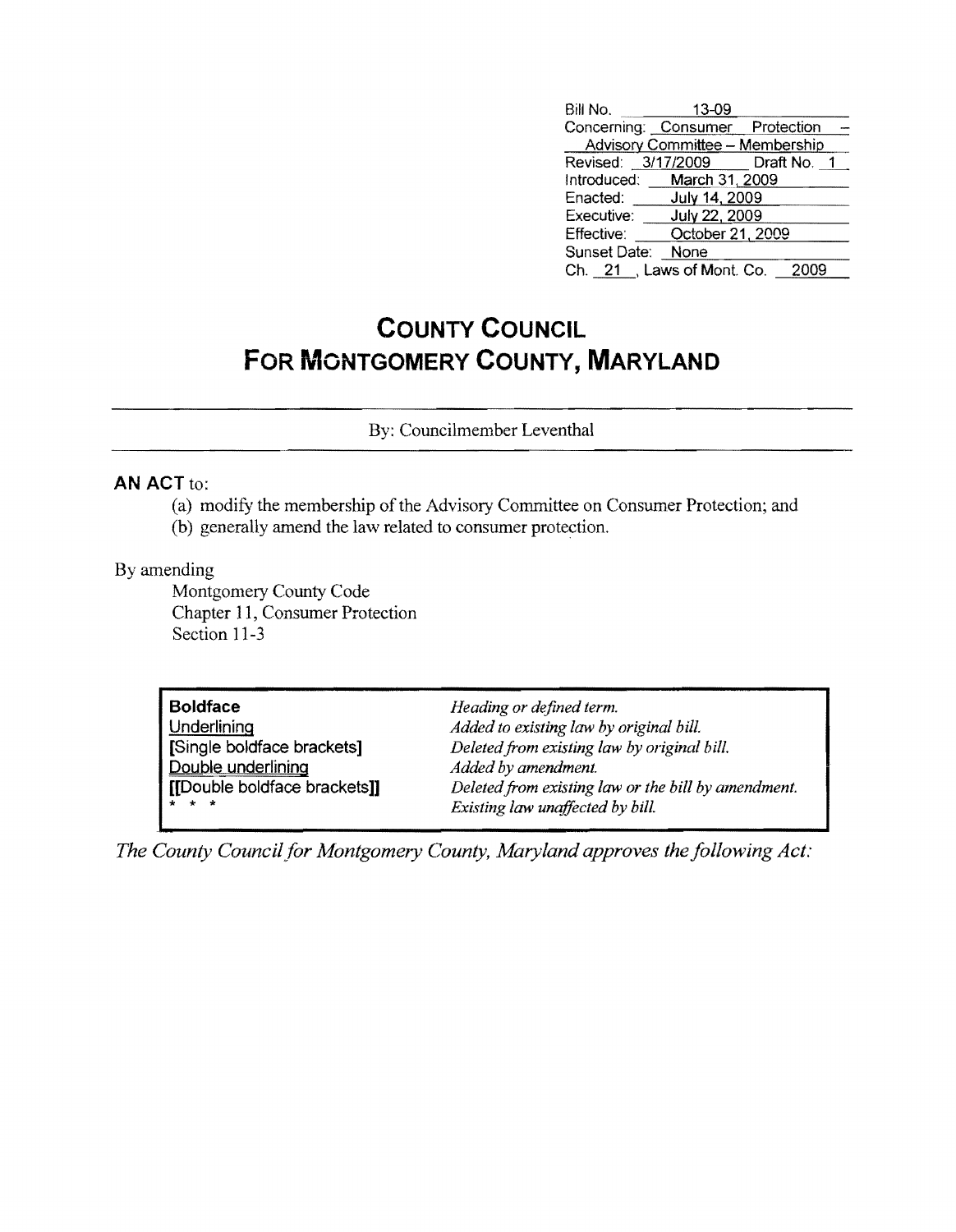| $\mathbf{1}$   |                                                  |          |                         | Sec. 1. Section 11-3 is amended as follows:                           |  |
|----------------|--------------------------------------------------|----------|-------------------------|-----------------------------------------------------------------------|--|
| $\overline{2}$ | 11-3. Advisory Committee on Consumer Protection. |          |                         |                                                                       |  |
| 3              | (a)                                              |          |                         | Creation [and composition; appointment of members; chair]. [There is] |  |
| 4              |                                                  |          |                         | The County Executive must appoint, subject to confirmation by the     |  |
| 5              |                                                  |          |                         | Council, an Advisory Committee on Consumer Protection [, which        |  |
| 6              |                                                  |          | consists of $\lfloor$ . |                                                                       |  |
| $\tau$         | <u>(b)</u>                                       |          |                         | Composition; term.                                                    |  |
| 8              |                                                  | (1)      |                         | The Committee has 9 [persons appointed by the County                  |  |
| 9              |                                                  |          |                         | Executive, subject to confirmation by the County Council. The         |  |
| 10             |                                                  |          |                         | membershipl members, which must reflect a cross-section of            |  |
| 11             |                                                  |          |                         | consumer and business interests. Of the members appointed:            |  |
| 12             |                                                  |          | (A)                     | [At] at least 2 members must be members of the Better                 |  |
| 13             |                                                  |          |                         | Business Bureau, the Montgomery County Chamber of                     |  |
| 14             |                                                  |          |                         | Commerce or a local chamber of commerce, or of another                |  |
| 15             |                                                  |          |                         | County-wide or local association of merchants[.];                     |  |
| 16             |                                                  |          | (B)                     | [At] at least 1 member must be a member of the                        |  |
| 17             |                                                  |          |                         | Community Action Board, 1; and                                        |  |
| 18             |                                                  |          | (C)                     | $[a \text{ second}]$ member must be recommended by the                |  |
| 19             |                                                  |          |                         | Community Action Board.                                               |  |
| 20             |                                                  | (2)      |                         | If, after written notice to these groups, no application is received  |  |
| 21             |                                                  |          |                         | from a member of these groups, and no recommendation is               |  |
| 22             |                                                  |          |                         | received from one of these groups, the Executive may appoint a        |  |
| 23             |                                                  |          |                         | person from the public-at-large.                                      |  |
| 24             |                                                  | $\Omega$ |                         | Each member serves a 3-year term. A member appointed to fill a        |  |
| 25             |                                                  |          |                         | vacancy serves the rest of the unexpired term. Each member            |  |
| 26             |                                                  |          |                         | continues in office until a successor is appointed and confirmed.     |  |

 $-2-$